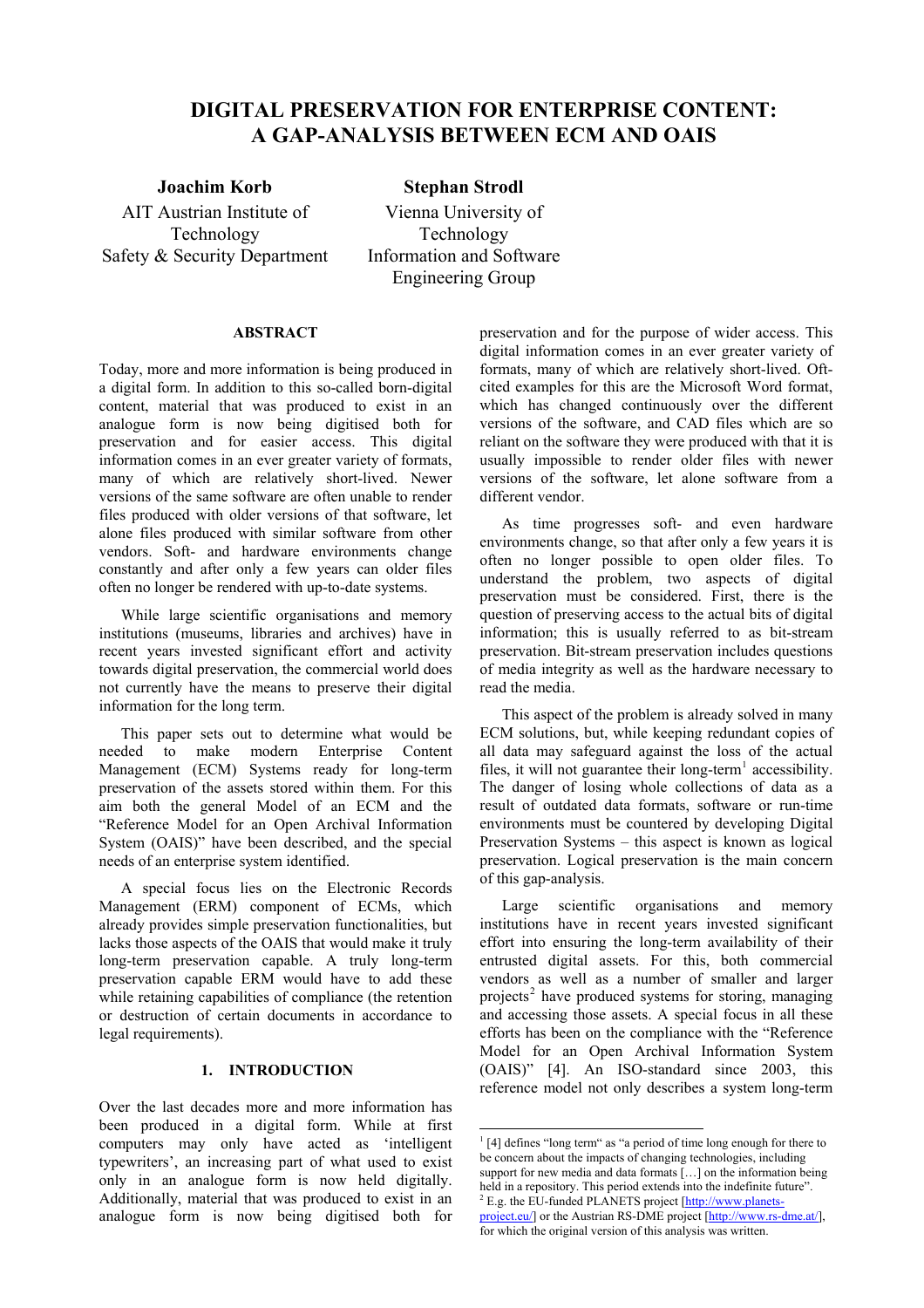preservation but provides a common vocabulary to those concerned with such work.

In the commercial world the situation is quite similar to that described above. Large volumes of born-digital and digitised material are ingested into, managed in and accessed from what is now commonly called Enterprise Content Management (ECM) Systems. The main difference between these and the systems in use in many of the above mentioned institutions is that ECM Systems do not, currently, provide the means to keep the stored information accessible in the long term.

The aim of this paper is to determine what would be needed to make modern ECMs ready for long-term preservation of the assets stored within them. For this aim both types of systems will be compared, the special needs of an enterprise system will be identified and the steps to make a typical ECM OAIS-compliant will be described.

In the enterprise environment there are a number of different terms describing systems used to store digital information. This is mainly due to two facts:

- 1. These terms were coined to advertise software; and different companies would sell their products under a variety of names to differentiate between theirs and similar products from other companies, but also from earlier versions of their own products that had fewer or different capabilities.
- 2. Until recently there has been no common model for these systems.

For a long time, the term Content Management was used to describe systems that allowed enterprises to manage document and content flow. Now, however the term Content Management System is most often used to describe software for maintaining, controlling, changing and reassembling the content for internet presentation.

For the purpose of the gap analysis, this paper will follow the Association for Information and Image Management's  $(AIIM)^3$  definitions [2] and use the term Enterprise Content Management System, to describe the strategies, methods and tools used to manage business content. For the description of a long-term preservation archive the Consultat[iv](#page-1-0)e Commit[tee](#page-7-0) for Space Data Systems'  $(CCSDS)^4$  has produced the OAIS Reference Model. In this analysis, the OAIS terms and definitions will be used when referring to such a system.

The remainder [of](#page-1-1) this paper is organised as follows: Section 2 presents the model of an Enterprise Content Management, followed by the description of the key concepts of the OAIS reference model in Section 3. The results of the gab analysis are presented in Section 4.

#### **2. ENTERPRISE CONTENT MANAGEMENT**

The following description of a model for Enterprise Content Management follows the description of AIIM. In 2005, the Association for Information and Image Management, "the leading non-profit organization focused on helping users to understand the challenges associated with managing documents, content, records, and business processes,  $\frac{1}{5}$  set out to find a common name and description to identify the procedures as well as the types of systems that allow for the control of enterprise content.

AIIM describes EC[M](#page-1-1) as "the strategies, methods and tools used to capture, manage, store, preserve, and deliver content and documents related to organizational processes."[2] These tools, methods and strategies are used to manage what is referred to as "the lifecycle" of that content.

For the purpose of this description, the model used here will [foll](#page-7-0)ow AIIM's descriptions rather than its images. The problem with the images AIIM uses to describe its model is that they are designed to reflect a rather complex concept in a way that makes them perfect for marketing. The complexity of the model is due to the fact that it encompasses strategies, methods and tool, while trying to leave enough room both for the description of different settings and for vendors to emphasise the respective merits of their own software.

#### **2.1. ECM Components**

 $\overline{\phantom{a}}$ 



**Figure 1**. ECM Components Model

The ECM Components model (Figure 1) shows the main components of an ECM, which are:

**Capture (Input Management)**: Capture's function is to ensure that any content within a certain setting is managed by the ECM system as soon as it is created. An important part of Capture is the automatic classification of that content.

**Manage**: Manage is the component that provides the management of each individual content item through all

 $\overline{\phantom{a}}$ 

<sup>3</sup> http://www.aiim.org/

<span id="page-1-1"></span><span id="page-1-0"></span><sup>4</sup> http://public.ccsds.org/

<sup>5</sup> http://www.aiim.org/AboutAIIM/ECM-ERM-BPM-Association.aspx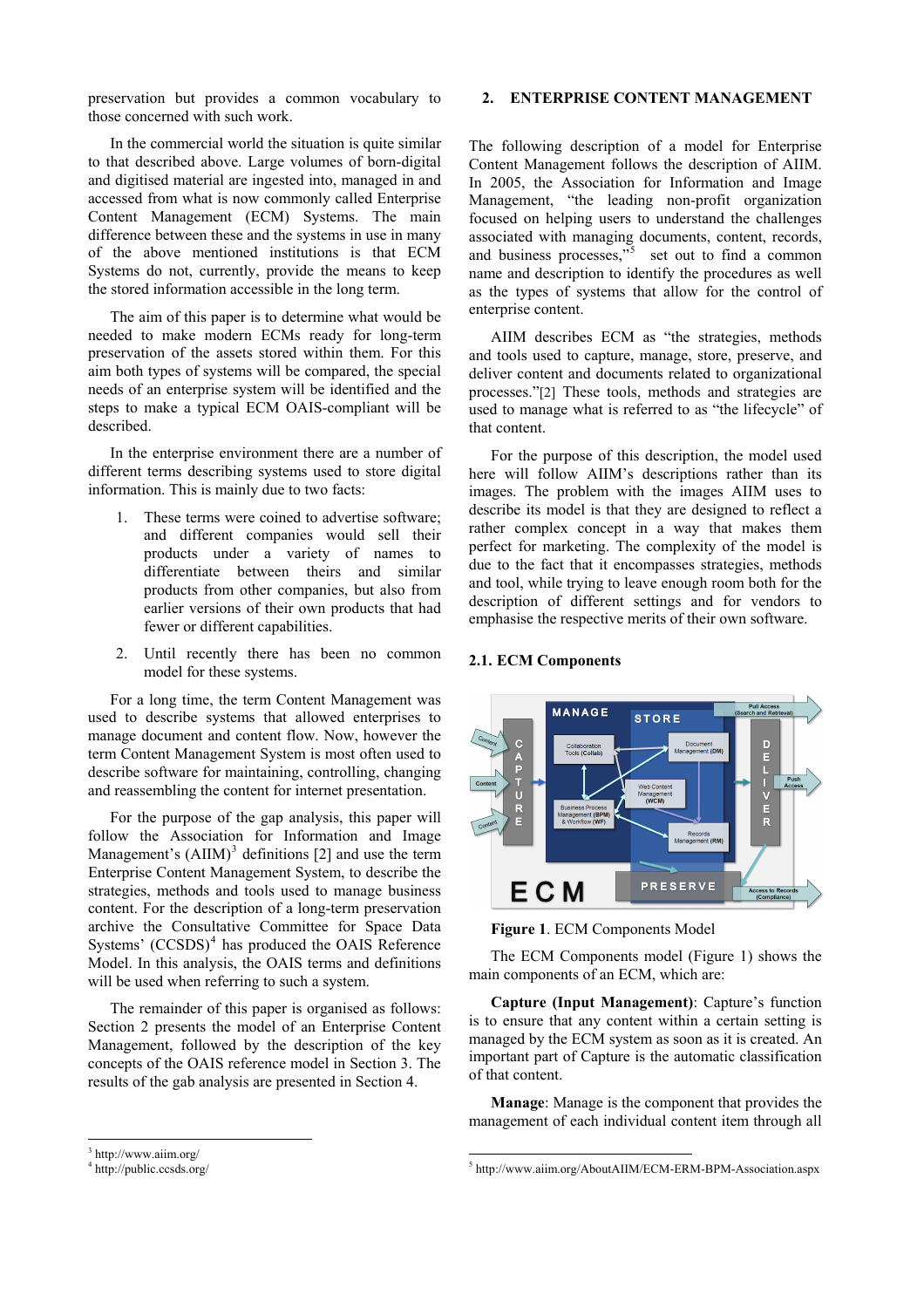its versions (lifecycle). It includes the following management applications:

- **Document Management (DM)**: A document in the context of ECM Document Management is defined as recorded information or an object which can be treated as a unit [1]. Today, this also includes E-Mail Management (EMM) and Digital Assets Management  $(DAM)^6$ .
- **Collaboration Tools (Collab)**: Collab includes the joint use and control over the content (including access management), as [w](#page-2-0)ell as the applications that support this.
- **Web Content Management (WCM)**: Web Content Management is often controlled through what is now called a Content Management System (CMS) and may or may not be directly integrated with the ECM. Many ECM solutions provide access to the content via web-based user interfaces and many include actual WCM functionality.
- **Records Management (RM)**: Records Management is the management of what in this context is called Records. Records are content which will not change further and which, for legal reasons or because it may be of further relevance to the enterprise, must be stored for future reference [8]. In enterprise as well as in government environments, (electronic) records management (ERM) is governed by ISO standard 15489 [5].
- **Business Process Management (BPM) / Workflow (WF)**: BPM is a methodology to make processes efficient and effective by developing, [depl](#page-7-1)oying, monitoring, and optimising process automation applications. WF, as opposed to BPM, is the manual processes of managing documents in cases where human intervention is required (e.g. approval and prioritisation).

**Store**: The Store component of an ECM includes the actual physical locations (e.g. hard disks, storage area networks (SANs), or even CDs/DVDs) where the content is stored, as well as the logical structure of these physical locations. That structure, referred to as 'repository', can be a simple file system, a database or even a 'data warehouse'. Store also includes access strategies, also called 'library services', which include controlled check-in and check-out of content, search and retrieval mechanisms, version control, and the audit trail of each individual item. As such, it has a significant overlap with Manage.

**Deliver (Output management)**: As search and retrieval (pull access) strategies are already controlled in

 $\overline{\phantom{a}}$ 

the Manage and Store components of this model, Deliver is not concerned with this aspect. Deliver focuses on the control of external access to, and publication and distribution (push access) of content. This includes transformation of content for external access (e.g. text documents into personalised serial emails or letters or into PDFs for web publication), but also compression of files for storage or transformation of e.g. text documents to PDF/A [6] files for Preserve.

**Preserve**: The Preserve component deals chiefly with content that has been identified as Records by the Manage component. It is, obviously, directly related to the Store component as it deals with safe, long-term storage and back-up strategies (bit-stream preservation) for these Records. Preserve is fed either directly by Records Management and Manage or indirectly via Deliver, when content has been transformed for archiving.

# **2.2. ECM Compliance, Records Management, Preserve and Long-term Archiving**

There are two main reasons why enterprise content that is no longer in regular use is preserved:

The first is known as Compliance. According to AIIM Compliance "means ensuring that the proper business practices are followed and that content is properly captured, stored, managed, and disposed of at the appropriate and legal time in its lifecycle."[3] This lifecycle may last for 10 years or more, during which time the respective content may need to be accessed, destroyed<sup>7</sup> or passed on to a different organisation (e.g. a national archive) at request or at a given tim[e. It](#page-7-2) may be important that the business is able to prove the proper and legal destruction of said content, which will only be p[o](#page-2-0)ssible if that content is still accessible at the time it is to be destroyed. The second reason is more directly business related: Content may contain information about previous developments or projects, and this information may be of importance to later developments or projects.

Content that is no longer in active use but kept for either of the above mentioned reasons is referred to as Records. There is an ISO standard that regulates the procedures in handling Records. According to ISO 15489, a Record is "information created, received, and maintained as evidence and information by an organisation or person, in pursuance of legal obligations or in the transaction of business" and (Electronic) Records Management ((E)RM) is the "field of management responsible for the efficient and systematic control of the creation, receipt, maintenance, use and disposition of records, including processes for capturing and maintaining evidence of and information about

<span id="page-2-0"></span> $\overline{\text{A}^6}$  DAM deals with any digital content that cannot be classified as a document.

<sup>&</sup>lt;sup>7</sup> This is an important point in the comparison as the OAIS Model does not support the destruction of content.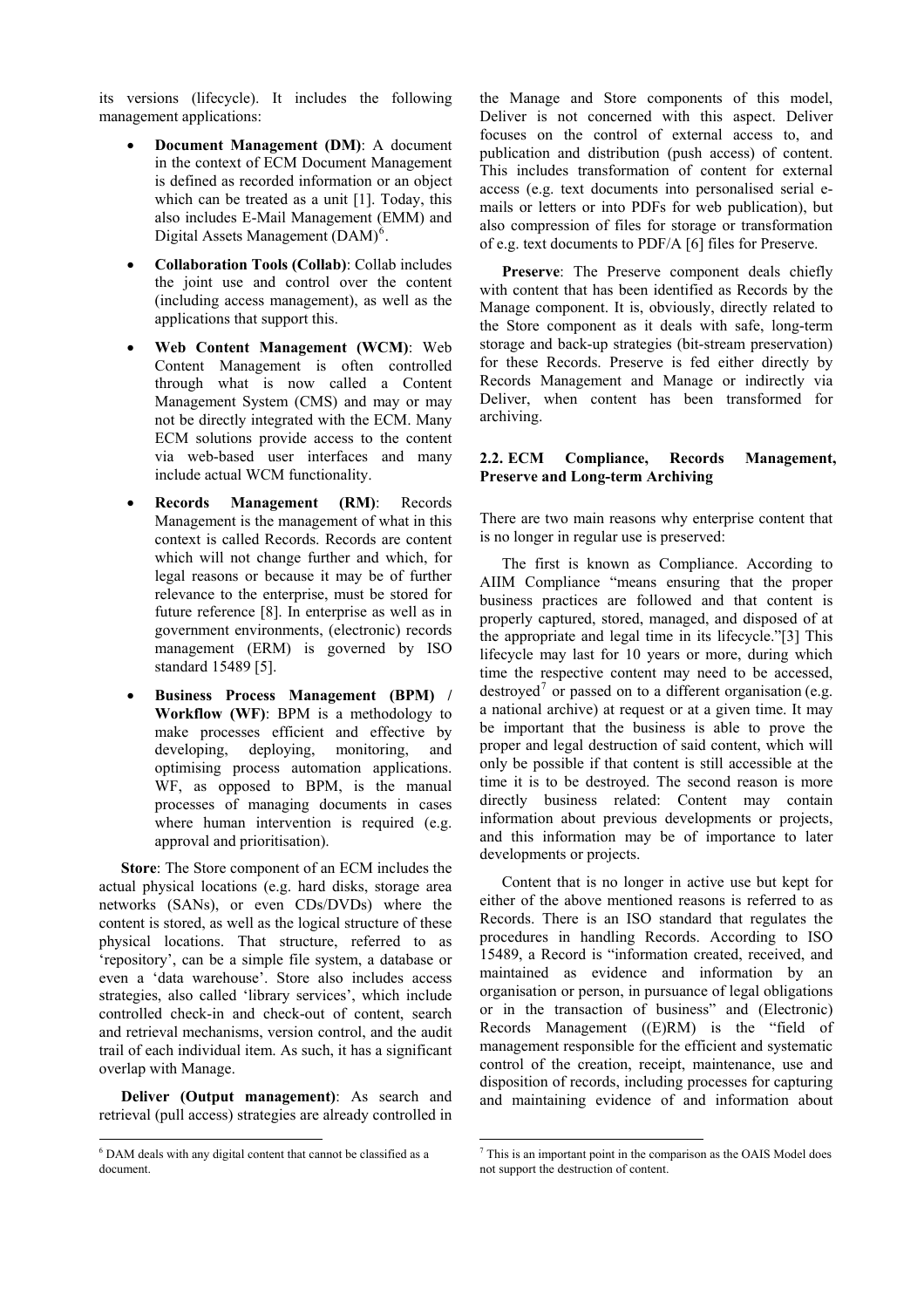business activities and transactions in the form of records."[5]

As has been said above, Records are found in two of the main ECM components. The Manage component is responsible for deciding which Content will be kept as Records, [wh](#page-7-1)ile the Preserve component is responsible for actually archiving these Records. It is important to note that this mainly involves the storage of the Records. Migration in this context is still largely the migration of data from one storage medium to another and not, generally, the migration of content to different file-formats when the original format becomes obsolete. Content will only be migrated when passes through Deliver. This happens rather as a general strategy than as an actual act of digital preservation. If the format is chosen well (e.g. PDF/A for text documents) this may, however, have a similar effect for the accessibility of the content.

AIIM describes their approximation of Long-Term Archiving as "content that must be preserved over decades must be saved to media, such as paper and filmbased imaging, with longevity to match."[2] There is some discussion about the 'transformation' of content into file formats that are preferable for long-term preservation. AIIM itself takes part in the development of the PDF/A standard. There are also con[side](#page-7-0)rations in the ECM and the ERM community about the transformation of e.g. CAD files into TIFF, JPEG or JPEG2000 files. [9] describes an example to keep CAD files usable, i.e. re-usable in a later projects by migrating them an active CAD file-format, as it is impossible to produce e.g. a new architectural plan from static image files[. T](#page-7-3)hese transformations are handled by Deliver and are thus connected to that part of the ECM system which usually deals with push-access and delivery of content, not with its preservation. No mention is made of management of long-term preservation that includes actual preservation planning as envisioned in the OAIS Model.<sup>8</sup>

# **3. THE OAIS MODEL**

The OAIS Reference Model was first published in 1995, when the partners of the Consultative Committee for Space Data Systems realised that large portions of their data were no longer accessible due to changes in software and hardware systems. The model has been continuously refined. In January 2002 the OAIS Reference Model was published as a CCSDS Blue Book and has subsequently been adopted as an ISO Standard (ISO 14721:2003).

Reference Model standards, like OAIS, are developed in an open, public process. As the problems

 $\overline{\phantom{a}}$ 

this standard addresses have become important beyond the space communities, the CCSDS set out to ensure broad participation from other fields – notably from the traditional archive community.<sup>9</sup> Since space data was no longer the only subject of the resulting model, the term Information was used to identify the content that would then be represented by the data in the archive.

#### **3.1. Description**

In the OAIS Reference Model, the Archival Information System includes hardware and software components as well as the people who are responsible for the acquisition, preservation and dissemination of the information. Additionally, the Model is designed as a framework for understanding, applying and discussing concepts needed for long-term digital preservation of information. Long-term, in this framework, means "long enough to be concerned about changing technologies."

# *3.1.1. OAIS Information and Information Package Definitions*

One of the most important concepts in the OAIS Reference Model is that of **Information**. Information is defined as "any type of knowledge that can be exchanged." This Information is always represented as **Data**; and each individual instance of such Information is identified as an **Information Object**.

In order for an Information Object to be successfully preserved, it is necessary for the OAIS to clearly identify and understand the **Data Object** (the Data associated with that instance), and its associated **Representation Information**. The Representation Information is additional information that maps a Data Object into more meaningful concepts. Only in this combination is the Data Object usable and becomes the Information Object (or the object that was to be preserved). Without the Representation Information, the Data Object is often useless (see Figure 2).



**Figure 2**. Relationship between Data Object and Information Object

Closely related to the concept of Information is that of the Information Package. An Information Package is a conceptual container of two types of Information called **Content Information** (the combination of Data

 $\overline{\phantom{a}}$ 

<sup>&</sup>lt;sup>8</sup> Kampffmeyer mentions the OAIS Model in [7] as a standard related to migration, but does not, apparently, consider the importance of preservation planning for ERM.

<sup>&</sup>lt;sup>9</sup> The "Open" in OAIS is meant to signify this aspect of the modelling process and does not imply Open Access to the OAIS's content.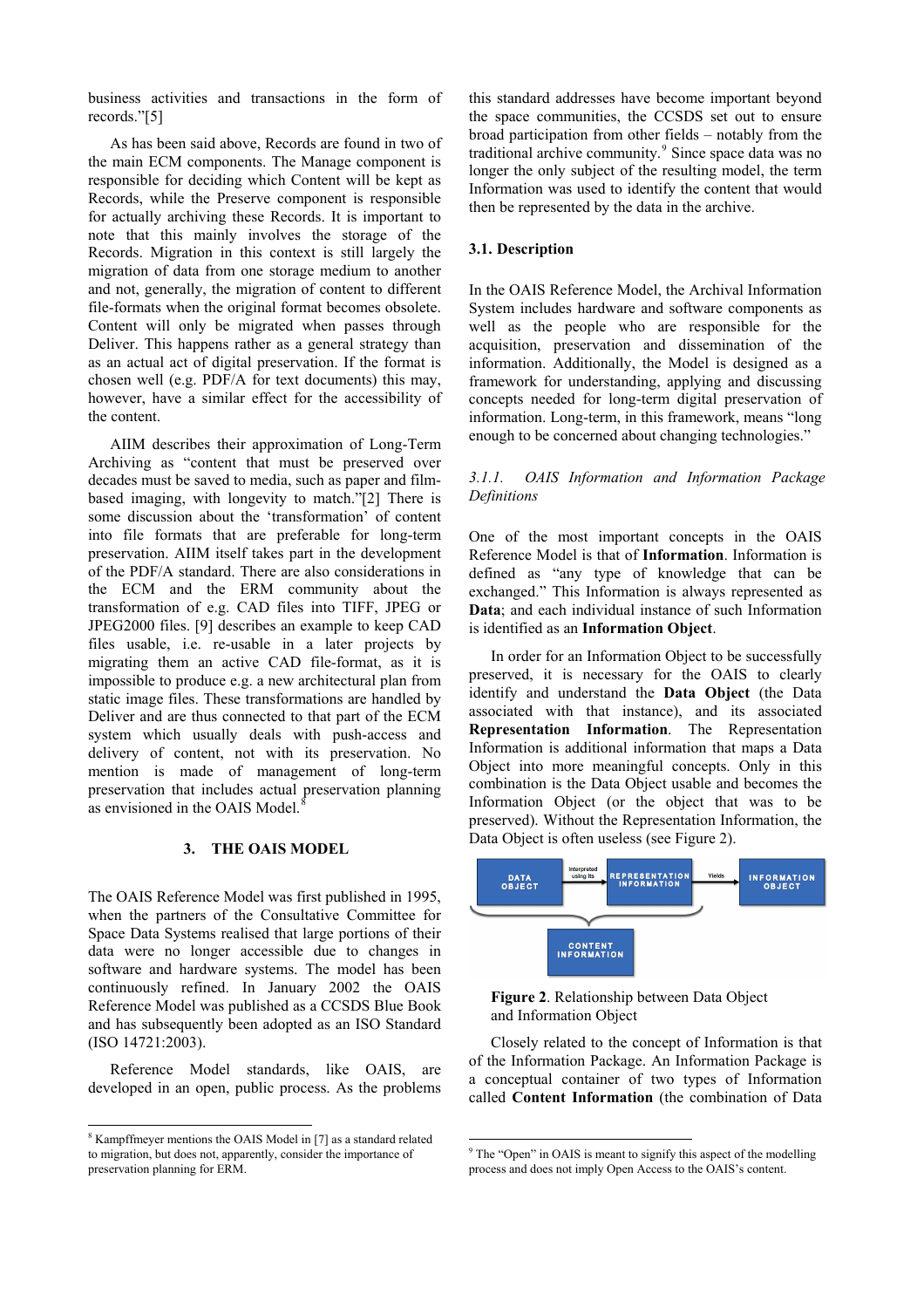Object and its associated Representation Information) and **Preservation Description Information**.

Preservation Description Information is the Information which is necessary for adequate preservation of the Content Information. It contains the following information:

**Provenance**: Provenance describes the history of the Content Information: Where it originated, what was changed (e.g. necessary format changes), who had custody of it since creation.

**Reference**: Reference identifies the Content Information (similar to an ISBN for a book).

**Fixity**: Fixity provides the authentication mechanisms and authentication keys to ensure that the Information Object has not been altered in an undocumented manner. This function is closely related to the concept of archival Authenticity, which is also relevant in Records Management and Compliance.

**Context Information**: Context Information documents the relationships of the Content Information to its environment.

### *3.1.2. OAIS Roles*



**Figure 3**. Simple OAIS Model

The simplest view of an OAIS (as shown in Figure 3) has three major roles attached to it:

**Producer**: Producer is the role of the entities (persons or client systems) that provide the Information to be preserved in the OAIS.

**Management**: Management is the role of those entities that set overall OAIS policy. These will usually have further management functions in the organisation the OAIS belongs to.

**Consumer**: Consumer is the role of those entities (persons or client systems) that interact with OAIS services to search for and access preserved Information.

An important OAIS concept related to the Consumer is that of the **Designated Community**. This is an identified group of potential Consumers of the OAIS. The Information to be preserved should be **Independently Understandable**. This means that it must be documented in such a way that any member of the Designated Community can understand it without external resources. The need to achieve this informs the decision on the content of the Representation Information. The broader the future community of potential Consumers is to be, the broader the content of the Representation Information must be.

# *3.1.3. OAIS Functional Entities and Data Flow*

The following is an explanation of the functional entities of an OAIS (shown in Figure 4) and follows the flow of Data through the OAIS:



**Figure 4**: OAIS Functional Entities

**Ingest**: Ingest provides the services and functions for the OAIS to accept Information Packages from the Producers. These Packages are called **Submission Information Packages** (SIPs). The delivery of a SIP is negotiated between the Producer and the OAIS. At this point the OAIS assumes sufficient control of the Information to ensure long-term preservation. This means that it reserves for itself the right to manipulate the SIPs in such a way that they can be preserved. The OAIS also ensures that the Information is Independently Understandable to Designated Community by associating adequate Representation Information to it at this point. The OAIS follows documented policies and procedures (Preservation Plans), which ensure that the Information is preserved against all reasonable contingencies (e.g. through migration to another format). At Ingest, the content of the SIP is prepared for storage and management within the archive. Preservation Description Information is added to the Information Packages. The resulting **Archival Information Packages** (AIPs) are transferred to Archival Storage. The associated **Descriptive Information** (DI), which consists primarily of package descriptions, is provided to Data Management to support Access (the finding, ordering, and retrieving of OAIS Information holdings by Consumers).

**Archival Storage**: Archival Storage provides the services and functions for the storage, maintenance and retrieval of AIPs. It organises refreshing of storage media in order to provide the capability to reproduce the archive holdings over time (*bit-stream preservation*). For disaster recovery, Archival Storage provides a mechanism for producing duplicate copies of the AIPs in the archive collection. Finally, Archival Storage provides copies of stored AIPs to Access.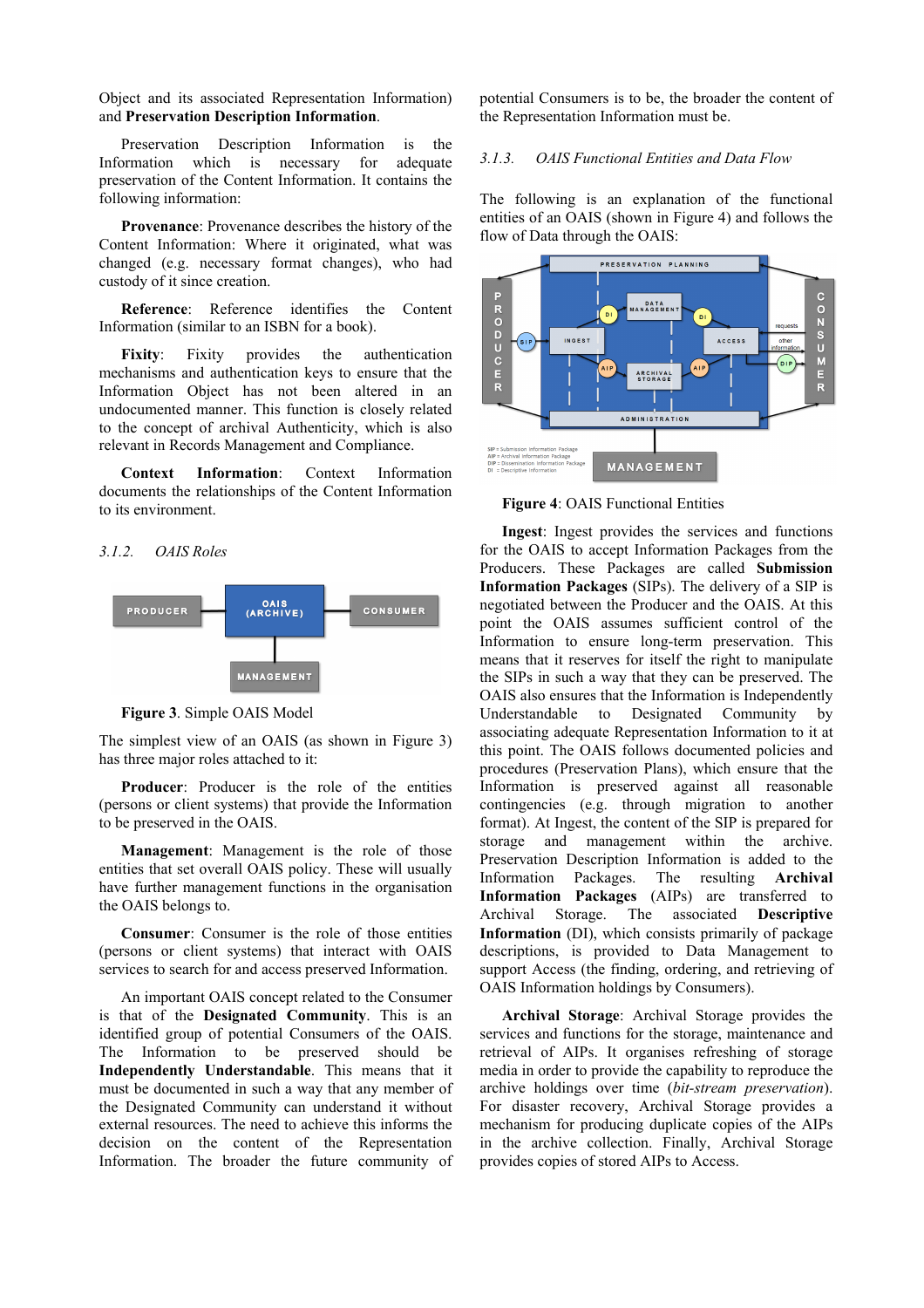**Data Management**: Data Management is the entity which provides services and functions for populating, maintaining, and accessing both DI and internal archive administrative data. It receives query requests from Access and generates result sets that are transmitted back to requesting Consumers. If the requested Data is available, Data Management generates a dissemination request which is sent to Access.

**Access**: Access supports Consumers in determining the existence, description, location and availability of Information stored in the OAIS and allows them to request **Dissemination Information Packages** (DIPs). A DIP is derived from part or all of one or more AIPs and is the Information Package that is sent to a Consumer. Among Access' functions are the finding aids, tools that provide an overview of the Information available in the OAIS.

**Administration**: Administration is the entity that manages the overall operation of the OAIS. Administration negotiates submission agreements with the Producers, manages system configuration, and develops the standards and policies for the OAIS. These include format standards, documentation standards, and the procedures to be followed during Ingest as well as the policies for storage management. Administration is responsible for Preservation Planning and for the audit of AIPs. The audit process must verify that the quality of the Data meets the requirements of the archive.

**Preservation Planning**: Preservation Planning is an important task of Administration. Preservation Planning interacts with Consumers and Producers to monitor changes in their respective service requirements and available technologies. Such requirements may include data formats, media choices, preferences for software packages or computing platforms, and available mechanisms for communicating with the OAIS (e.g. new finding aids for Consumers or ftp-up-load rather than SIP delivery by optical media for Producers). Preservation Planning is also responsible for tracking emerging digital technologies, information standards, and computing platforms (i.e. hardware and software), to identify technologies which could cause obsolescence in the OAIS's computing environment and thus loss of access to certain parts of the archive's holdings.

Internally, Preservation Planning develops packaging designs and detailed migration plans in order to implement Administration policies and directives. Preservation Planning receives approved standards and migration goals from Administration and implements these. Migration goals usually involve transformations of AIPs including, at times, transformations of the Content. Once the migration plan, associated AIP designs, and software have been tested and approved, the entire migration package is sent to Administration, which will execute the actual migration.

<span id="page-5-2"></span><span id="page-5-1"></span><span id="page-5-0"></span>It is important to note that migration is not the only way to mitigate technology obsolescence. Other options include the emulation of obsolete hard- and software environments.

#### **4. GAP ANALYSIS**

From the descriptions in the previous sections can be seen that ECMs and OAISs have similar requirements in many areas. Other areas are only present either in one or in the other kind of system. One main difference, however, is organisational. While OAISs are conceived to be external organisations<sup>10</sup> that are independent of the creation process of the information they contain, ECMs actually facilitate such creation and control the whole lifecycle of the content. Thus, there is the Capture process that is desi[gne](#page-5-0)d to draw all creation of Information (or Content) of an enterprise into the ECM as a central point and as a first step to manage further versions and variations of that Information from within the ECM. Only when that creation process is over does the Content turn into Records and is handed over to ERM and Preserve. Most of the functionality that both ERM/Preserve and OAIS need (e.g. search and access) is provided within the ECM via Manage and Store. Certain provisions that are central to the OAIS Ingest function are also handled in an ECM system. An example of this is the creation of Metadata and Descriptive Information, which is already provided with the capture process and is maintained over the content's lifecycle.

Some ERM requirements are quite similar to those many archives or scientific organisations have. Archives live by rules that are not much different from those referred to by the term Compliance. In fact, the "Model Requirements Specification for the Management of Electronic Records" (MoReq $2^{11}$ ) was produced at the request of the DLM Forum<sup>12</sup>, which is an independent European community of both public archives and other organisations which deal in archiving, and records and information management. T[he](#page-5-1) need of a business organisation to preserve i[ts](#page-5-2) internal information for future reference, on the other hand, may be likened to that of large scientific organisations, e.g. the CCSDS.

Organisations like AIIM have only recently recognised the fact that digital files have the inherent risk of becoming obsolete. This missing awareness may have been due to the relatively smaller size of the relative organisations' data archives, or to the differences in the length time that is usually envisioned for data preservation. Only in recent years have people in the field become concerned with more than just the hardware side of preservation. AIIM is now a partner in

 $\overline{\phantom{a}}$ 

<sup>&</sup>lt;sup>10</sup> This can also be independent parts of the organisations that produce the information.

<sup>&</sup>lt;sup>11</sup> The MoReq2  $(\frac{http://www.moreq2.eu/})$  specification has been prepared for the European Commission with funding from the IDABC

<sup>(</sup>http://ec.europa.eu/idabc/) programme.<br><sup>12</sup> http://www.dlmforum.eu/. The acronym "DLM" means "Document Lifecycle Management".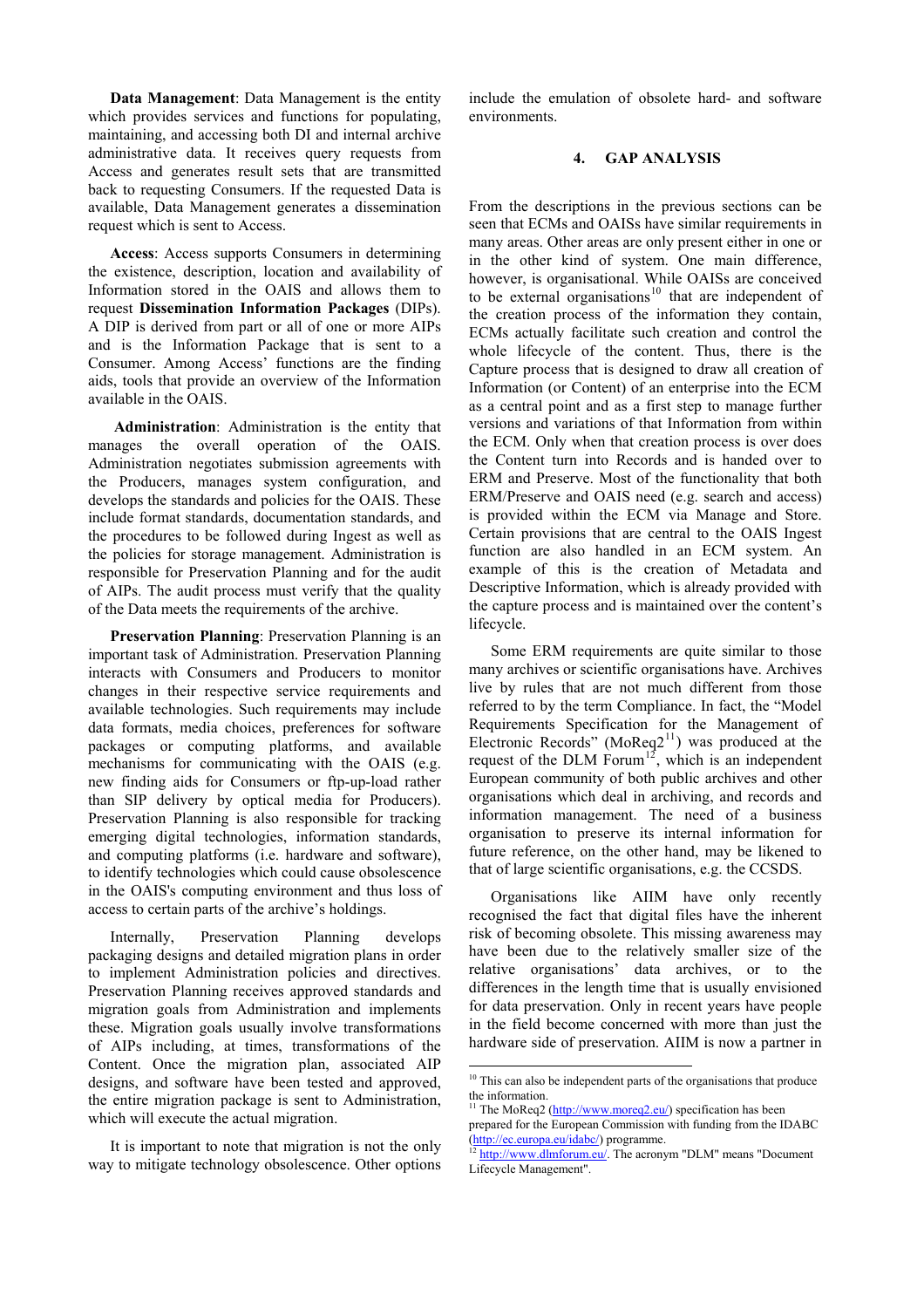the creation of the PDF/A standard, and several people in the field suggest image-file formats like TIFF, JPEG and more recently JPEG2000 for preservation. This can, however, only be a first step towards the integration of logical preservation into the ERM field.

As the number of formats used increases regularly, and more and more information is contained in a mix of formats (e.g. entire web-sites that contain sound and movie files besides the image and text files covered by the above mentioned suggestions), it is important that a culture of long-term digital preservation arises.

Such a culture has existed for a number of years in the scientific and the cultural memory fields, and the OAIS Model is its expression.

# **4.1. What is required to make an ECM OAIS compliant?**

As has been described above, an actual OAIS is made up of the following functional entities: Ingest, Archival Storage, Data Management, Access, Administration, and Preservation Planning. The Access functionality is already provided in the ECM through Capture, and different parts of Manage and Deliver, as is some of the functionality of Ingest, Archival Storage, and Data Management. What is totally missing is the combination of Administration and Preservation Planning. Together, these set the framework for proper digital preservation. They also provide control mechanisms and standards, and prescribe preservation policies, which set rules about when a certain type of preservation action is to be used on an endangered format. Preservation Planning provides the technology watch function (usually via external databases or technical registries<sup>13</sup>), which provides Administration with the triggers for such preservation actions. If, for example the external registry indicates that a particular format is at risk of no longer being supported by any software, Ad[mi](#page-6-0)nistration uses that indication to determine that now is the right time to migrate (in ECM terms transform) all files of that format. In this case, it is also the Preservation Planning component's responsibility to provide the plan on how (e.g. with which software, using which parameters etc.) and to which new format the files are to be migrated.

One important part of the OAIS Model is the description of the data flow within an OAIS. This not only ascribes responsibility to OAIS functionalities for the content at different stages of that data flow, but defines the additional information the OAIS must provide in addition to the original content. As has been shown above, ECMs do have similar functionality that provides e.g. version control and originator information (Provenance in OAIS terms) for content, but once the content turns into Records, no further - and more

 $\overline{\phantom{a}}$ 

specifically no preservation-related – information is added. This means that large parts of the Preservation Description Information are missing.

In an OAIS, Representation Information and Preservation Description Information are added to the SIP at Ingest. Part of this is the identification of the proper file formats (i.e. with which version of a program was the file created, is it really the type of file the extension (e.g. '.doc') indicates, etc.). This again is usually handled by external services. $14$  These steps are important, as only properly identified files can be successfully migrated according to the regulations of Preservation Planning. At present, no such information is added to the ECM Record.

Some of the information added to the SIP is provided to make its content Independently Understandable to the Designated Community. It can be assumed that for many ECMs the Designated Community's knowledge is equal to that of the Provider. It can perhaps be argued that in these cases no such information needs to be added, but a specific analysis of the circumstances may be advisable. Potentially, properly collected Preservation Description Information may be used as a source for Knowledge Management, thus ensuring that knowledge about certain processes and content are not lost to an enterprise when important employees leave or processes change.

As has been said earlier, Store, Manage and Deliver in ECMs provide much of the functionality that Archival Storage, Data Management and Access do in OAIS. It is, however, important that the manner in which these latter components work together is different. After Ingest, the AIP and its corresponding DI are sent to Archival Storage and Data Management respectively. Both are refreshed for each applied migration action. Following a request from Access, parts of the AIP and its DI are recombined to form the DIP. This functionality is, of course, not present in ECMs.

 Additionally ECM Manage fulfils certain requirements that are part of an OAIS's Administration function. However, all requirements that deal with the audit of AIPs and all aspects of standard and policy development are missing.

So, while certain components of ECMs fulfil requirements of OAIS components, none of them completely do so, because the main purpose of an ECM is to provide an environment that allows for the active manipulation of content while the main purpose of an OAIS is to preserve Records (the ingested Information). The addition of such OAIS functionality to Records Management and Preserve can ensure that the information in the Records stays as close to the ingested

<sup>&</sup>lt;sup>13</sup> E.g. the PRONOM technical registry.

<span id="page-6-0"></span><sup>(</sup>http://www.nationalarchives.gov.uk/pronom/)

 $\overline{\phantom{a}}$ <sup>14</sup> E.g. the JSTOR/Harvard Object Validation Environment (JHOVE). (http://hul.harvard.edu/jhove/).